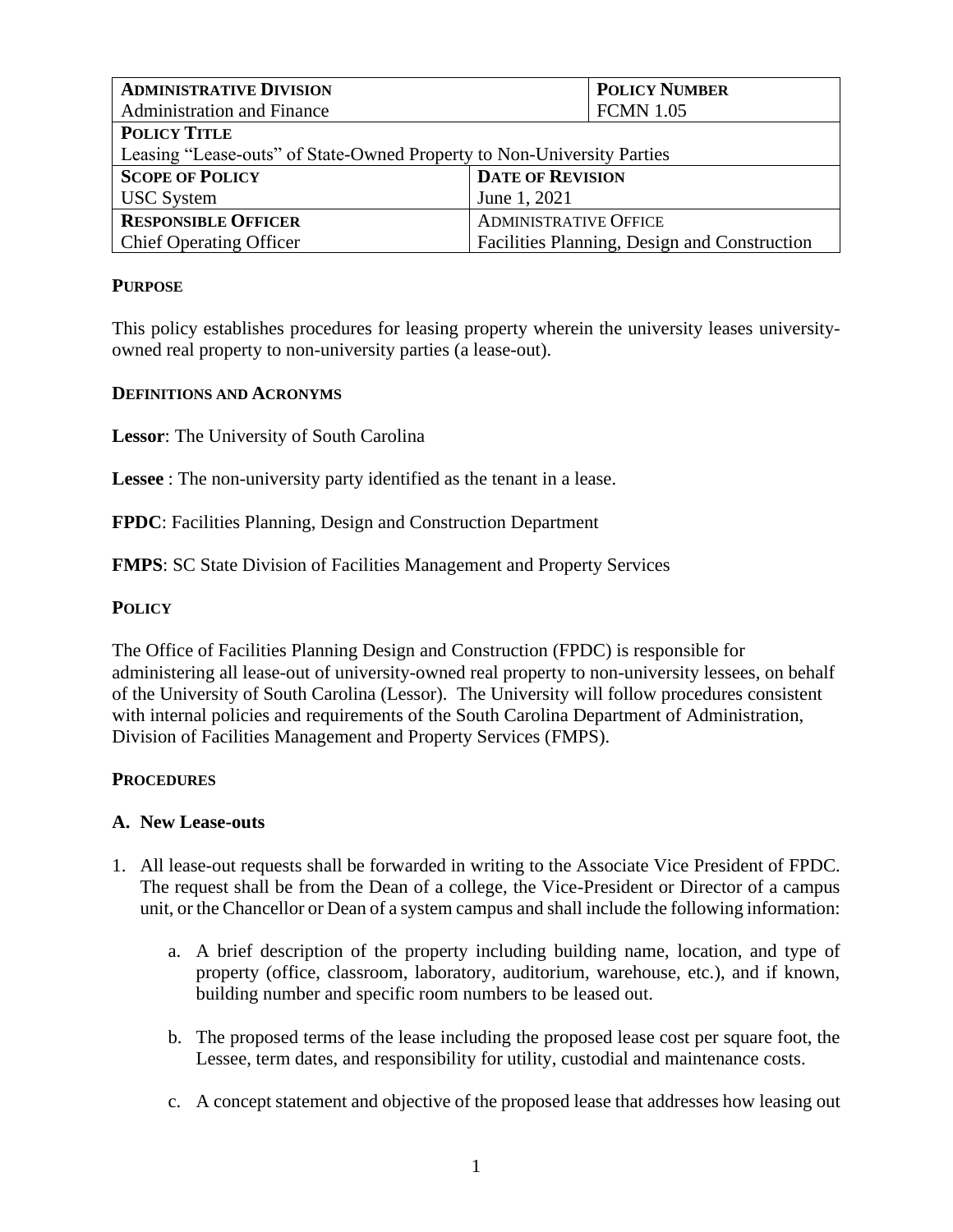the property will fulfill a need by faculty, staff, students, the general public, and/or clients of the University. Also, describe how the lease-out will help fulfill the mission of the University.

- d. A University sponsor must be identified, and approval must be given by the appropriate Vice-President, the Chancellor, the Dean, or the Provost, for the area to whom the space is assigned. The sponsor will serve as the department contact and will be involved throughout the lease-out process.
- e. The university sponsor must provide a Certificate of Liability Insurance from the lessee in the amount of 1,000,000.00 with the University of South Carolina as the Certificate/Policy holder prior to lease execution.
- 2. FPDC will review and process the information and obtain any required approvals and notify the appropriate parties. The process may include:
	- a. Notifying the SC State Division of Facilities Management and Property Services (FMPS) for a lease-out exceeding \$100,000 annually.
	- b. Determining that the University should make the lease space available through a competitive Request For Proposal (RFP) process and receive multiple offers from prospective lessees to establish a lease-out most advantageous to the University.
	- c. Determine that there is a need for the University to utilize the space for its own purposes rather than making it available for lease by a non-university party.
- 3. FPDC will draft the final lease for review by the sponsor and the lessee. The lease will be reviewed by the University Office of General Counsel and executed by a representative authorized by the Board of Trustees.
- 4. Proceeds from leasing University educational and general space will revert to a central University account.
- 5. The following lease-outs do not require approval through this process:
	- a. University-owned student housing/dorm space;
	- b. Parking spaces in university-owned garages or lots;
	- c. University-owned lecture halls;
	- d. Theaters, coliseums, athletic areas, recreation areas;
	- e. Other areas for periods of less than seven days;
	- f. University-owned box seats or other seats.

### **B. Lease-out Renewal**

1. The University sponsor will notify the Associate Vice President of FPDC, in writing, of